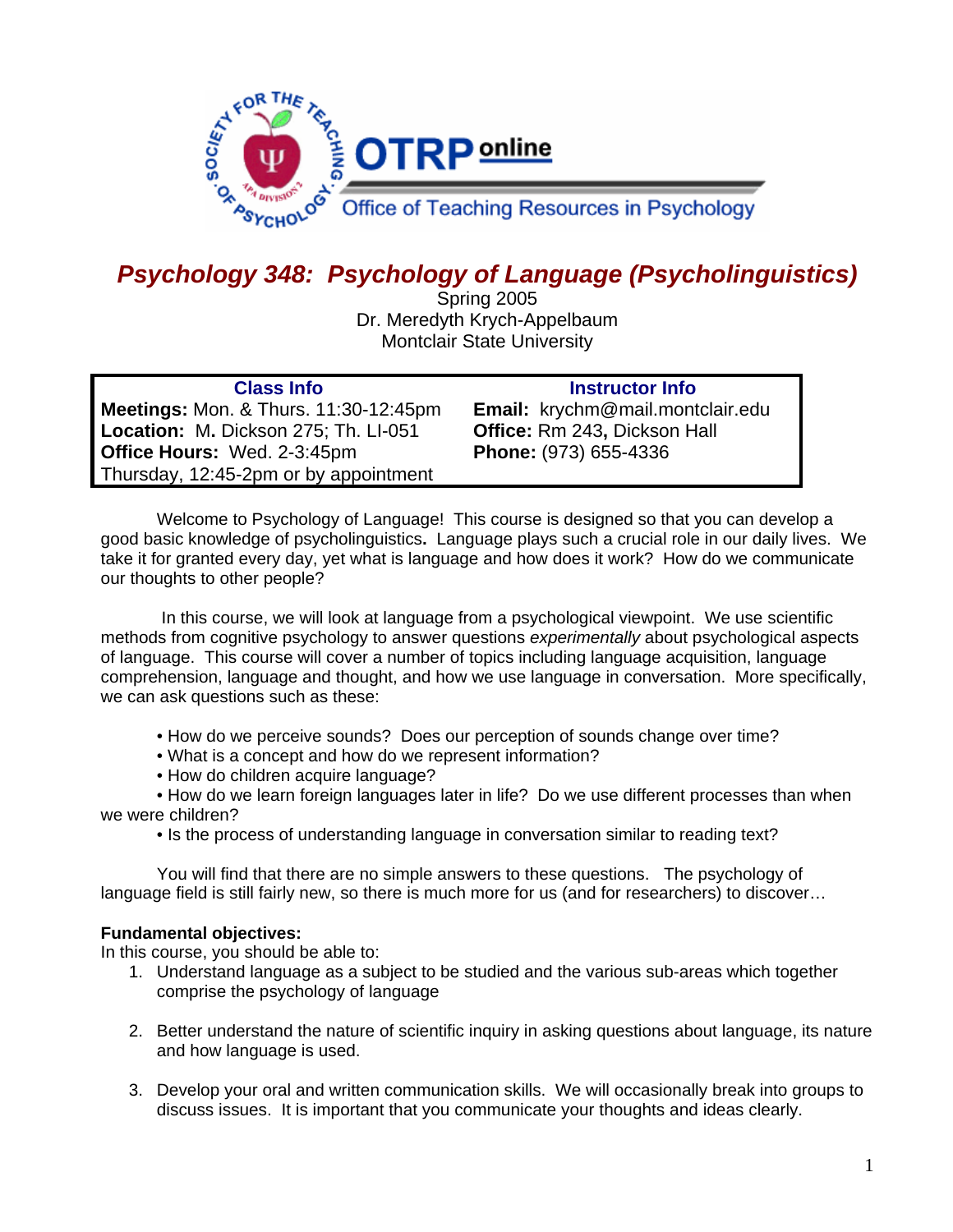4. Further your critical thinking skills and integrate course material.

## **Required Materials:**

Harley, T. (2001). *The psychology of language: From data to theory.* 2<sup>nd</sup> edition. New York, NY: Psychology Press.

## **Blackboard website:**

The syllabus and other important information will be placed on Blackboard. Blackboard is a helpful resource for our class to post important information over the course of the semester—whether it be your syllabus, an article for you to read, or tips for writing an effective paper. You can access Blackboard by going to the following website: http://montclair.blackboard.com.

At the prompt, type in your username and password as you would if you were logging into your Montclair email account (such as your webmail account.)

Sample username for Jen Smith: *Username:smithj1* 

Click on Psych 348, and you will find that a copy of your syllabus is posted on-line. We will use Blackboard to supply further readings and handouts this semester.

*Important Note:* If you don't know your username and password, go to http://netid.montclair.edu and complete the form.

## **Grading:**

| 93-100% |     | A    |
|---------|-----|------|
| 90-92   | =   | А-   |
| 88-89   | $=$ | B+   |
| 83-87   | =   | B    |
| 80-82   | =   | В-   |
| 78-79   | $=$ | C+   |
| 73-77   | $=$ | C.   |
| 70-72   | $=$ | C-   |
| 68-69   | $=$ | D+   |
| 63-67   | $=$ | D    |
| < 63    | $=$ | Fail |

**Course Requirements:** (% are approximate)

| Midterm exam                  | $= 25\% = 100$ points |
|-------------------------------|-----------------------|
| <b>Final exam</b>             | $= 35\% = 140$ points |
| 5-6 page paper                | $= 30\% = 120$ points |
| <b>Short assignment, Quiz</b> | $= 10\% = 40$ points  |
| + participation               |                       |

## **Exams**

The purpose of the exams is to enable you to thoughtfully reflect on, and integrate the course material (goals #1 & 4). In order to succeed on exams, it is not enough simply to attend class or to read the book, but you must thoughtfully reflect on the material, so that you could explain what concepts mean to someone else and provide an example. Students who do best on the exams, not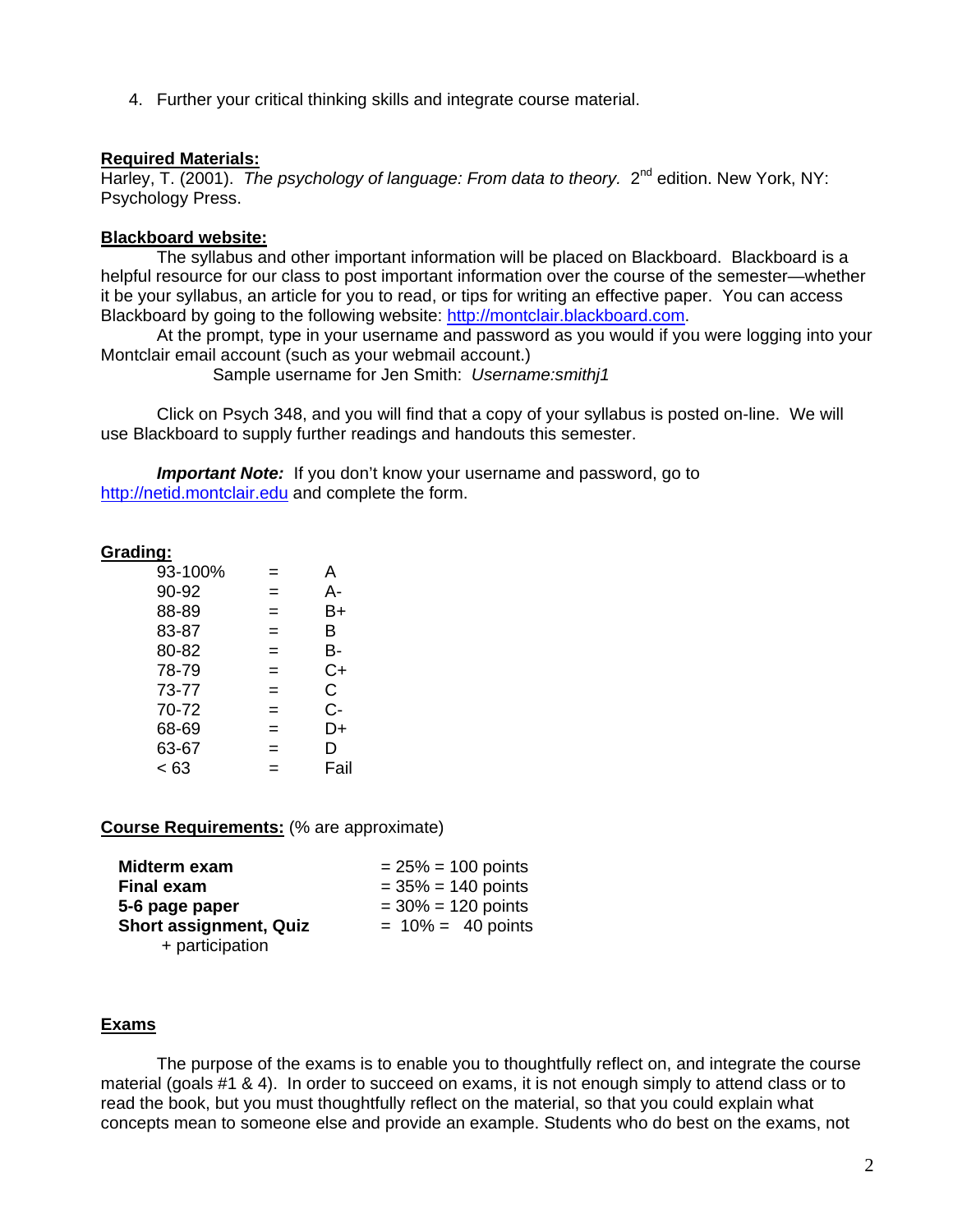only aim to master the material but are able to weigh evidence for theories, and to be able apply what they have learned. For example, you might be asked about to write an essay about the Whorf hypothesis and then provide some research evidence both for and against it. Would Chomsky most likely agree or disagree with the Whorf hypothesis? Why or why not?

Thus by preparing for the exam, you are not only better able to master the material, but you also will develop critical thinking skills and will be better able to apply the material.

There will be two (2) exams in this course. Since students have different strengths, each exam will consist of a variety of question types, including: essays, multiple choice, as well as fill-in-the blank questions. **You are responsible for all of the material covered in class, whether in the lectures, in the text, or in additional readings.** However, we will particularly emphasize overlap between the lectures and the readings. So, while attendance is not specifically a part of your grade, you will find the time we spend in class to be very important to help you focus your efforts when preparing for exams.

• Make sure to prepare *thoroughly* for each exam—it is your responsibility to make sure you learn the material.

• Feel free to ask questions either in class or in office hours and ask other students for notes if you miss class. I recommend setting up a study group to test yourself on material that you learn.

#### Exam conflicts

Each exam will be scheduled on the date assigned. You MUST take the exams on the date scheduled in order to be fair to your fellow students. If you have a conflict with an exam date, you MUST tell Dr. Appelbaum as soon as possible. If you do need to miss an exam due to serious illness or other emergency, you should notify me as soon as possible in order to be able to make up the exam. Otherwise, you might NOT be allowed to make up the exam.

In the rare case that a student is allowed to take a make-up exam, the exam format is similar but usually involves more essays (to be fair to students who have already taken the exam). So it is in your best interest to take the exam on time.

## **Paper**

The purpose of the paper is to give you a chance to explore a topic of interest to you in more depth than we can cover in class (objectives #2, 3, & 4). In order to be successful, you must not only integrate scientific articles and class readings but develop a specific argument and support it with evidence from the literature. The strongest papers will acknowledge and attempt to reconcile counterevidence which does not support your view. Your goal is to be able to present a coherent, concise argument which you can back up with research studies as evidence.

You will have one 5-6 page paper double spaced paper on a topic related to the psychology of language. You will receive more information about the paper a couple of weeks into the semester and it will be placed on Blackboard. The **paper is due on 4/11** and your emphasis should be on quality review, not on quantity. Since the paper due date is in this syllabus, you MUST turn in your paper on that date either in person or by email. If you fail to turn it in on time, your grade will be penalized one letter grade  $(A - \rightarrow B +)$  per day late.

A few words of advice when writing a psychology paper:

 $\triangleright$  Make an argument and support what you say with evidence from the readings.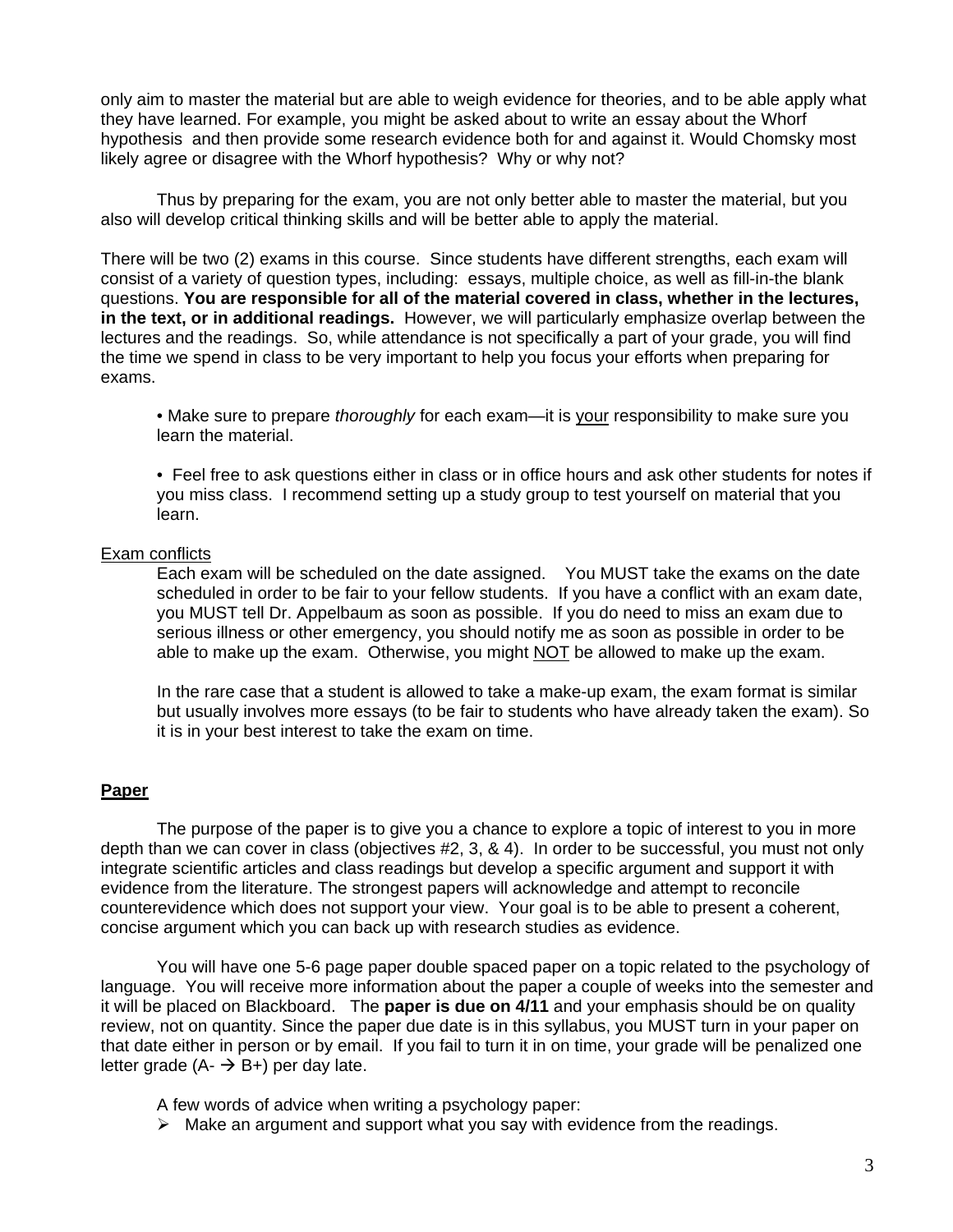- $\triangleright$  Do not directly quote authors—paraphrase them. Your paraphrases of ideas from other sources (the Harley text, articles) must give credit to the author.
- ¾ The paper must reflect your **best** work. Make sure to proofread your work. Multiple misspellings and poor grammar will detract from your grade. You may need to resubmit the paper with those corrections.

#### **A few helpful tips on the writing process:**

- o Outline your paper before you begin writing.
- o Plan to write multiple drafts.
- o Make sure that you support what you say.
- o Make sure you have a "take-home" message

## **Short Assignment**

 You will be given a choice of two short assignments to do (objectives #1 &2). The write-up should be approximately two pages and your emphasis should be on thoughtful analysis and content of work we have discussed in class. Examples of possible assignments:

1) Record yourself and a friend in a conversation for five minutes. Type up *everything* that you both say, including pauses, false starts, and interruptions. (This takes time to do properly). How is the way you actually speak different from what you expected? Chomsky views such pauses and false starts as problematic and as an indication of the imperfect nature of speech. In what ways might such pauses be helpful for conversation to proceed? In what ways does your conversational partner influence how you time not only what you say, but when you say it? Is there anything else you found noteworthy or surprising?

## OR

2) Choose one of the articles related to class readings, then summarize it, and critique it. (This will require you to read over the paper multiple times.) Explain what the problem is being studied, what the authors assert and what evidence they use to advance their argument. Try to come up with alternative explanations for the research findings. Do you find the researcher's arguments compelling? Why or why not?

#### **Discussion**

 As part of our class, in addition to lectures, we will also have opportunities for reflection and discussion of the material (objective #3). The discussions will take place as part of our regular class sessions. I love the psychology of language and I want everyone to feel comfortable to participate and share their ideas and reasoning in class discussions. Therefore, it is crucial to be **well-prepared and attentive** in class. Your preparation and participation will help us all enjoy the class more and get more out of our time!

## *Questions.*

During class, if you have a question related to class, please feel free to ask. If you have a question, chances are that someone else in the class has the same question. When you want to speak, please raise your hand to be called on, so that we can all easily hear each other.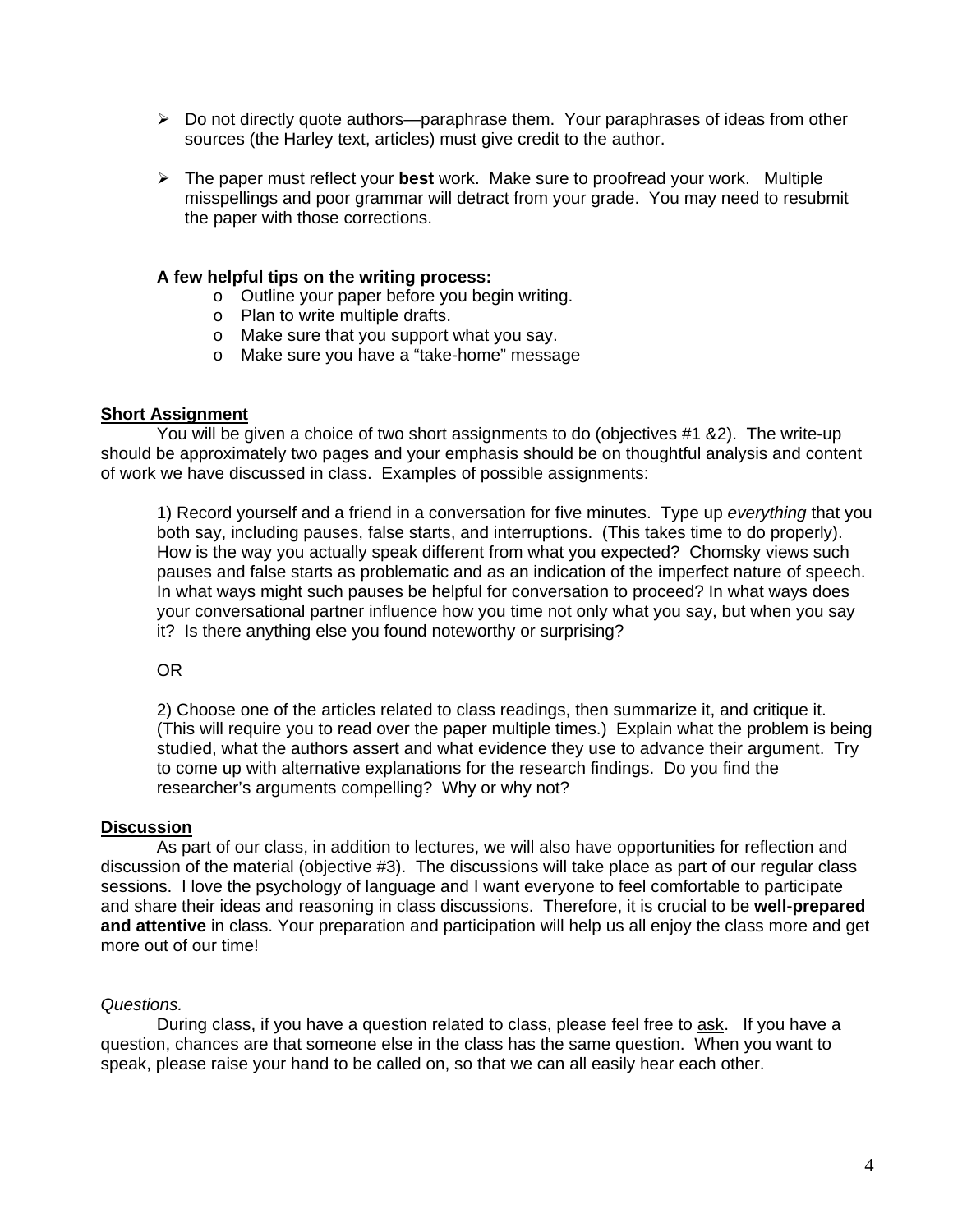#### *Attendance and participation:*

Attending every class will help you to better understand the material, help you to focus on particularly important material for exams, as well as help you to produce better papers by learning about tips for effective writing that we will discuss in class. You will also enjoy the experience and benefit more from class discussions.

It is your responsibility to participate actively in your own education. A sign-in signature sheet will be passed around at each class. Students who have 3 or more unexcused absences may have their participation grade lowered by one letter grade (e.g., from a C to C-). Your grade itself though would likely suffer much more though from the exams, since the exams cover material from the lecture as well as from the text and readings. There is a very high correlation between student attendance and student success in this course. You will benefit much more from this class by attending and participating regularly.

#### *Plagiarism and cheating.*

Copying anyone's work without acknowledging the author is considered cheating. This includes anything taken from the internet as well as in books and articles or from fellow students. Any instances will be turned over to the University Dean of students office. Plagiarism is a very serious offense and will result in a 0 for the paper and also will be taken before the Dean. Refer to Montclair State's policy on plagiarism and overall code of conduct.

http://www.montclair.edu/pages/deanstudents/regulations1.html

#### *Lateness Penalty.*

You must submit your work on time. For example, if you have an emergency and cannot attend class on the date the paper is due, you should email it to me at krychm@mail.montclair.edu Do NOT wait to hand in the paper until the next class. *I will deduct 10% per 24 hours late*.

#### *Disabilities.*

Students with disabilities who may need disability-related classroom accommodations need to contact Linda Smith in the Disability Services office in Morehead Hall. She will contact me, and then we can make sure that you are provided appropriate accommodations.

#### *Office hours.*

 My office hours are in Dickson, Rm 243. Please feel free to visit me at that time if you have any questions. If you have a quick question, you may phone me during those hours at 973-655-4336. If you cannot make these hours, let me know and we can schedule an alternative time to meet. You can set up the appointment by emailing me or talking to me during a class break.

## *Info about Dr. Krych-Appelbaum:*

Welcome to Psych 348 -- my name is Dr. Meredyth Krych-Appelbaum (Krych is pronounced "Crick") and I'm originally from the Philadelphia area. I've always loved languages, so I double majored in Psychology and Linguistics as an undergraduate at the University of Pennsylvania and later went on to receive a Ph.D. in cognitive psychology from Stanford University. Aside from academics, I love watching football, especially the Philadelphia Eagles and I think that chocolate should be its own food group. If you enjoy learning, asking questions, reading about ideas and experiments, and thinking about language, you should really enjoy this course. Looking forward to a great semester with you!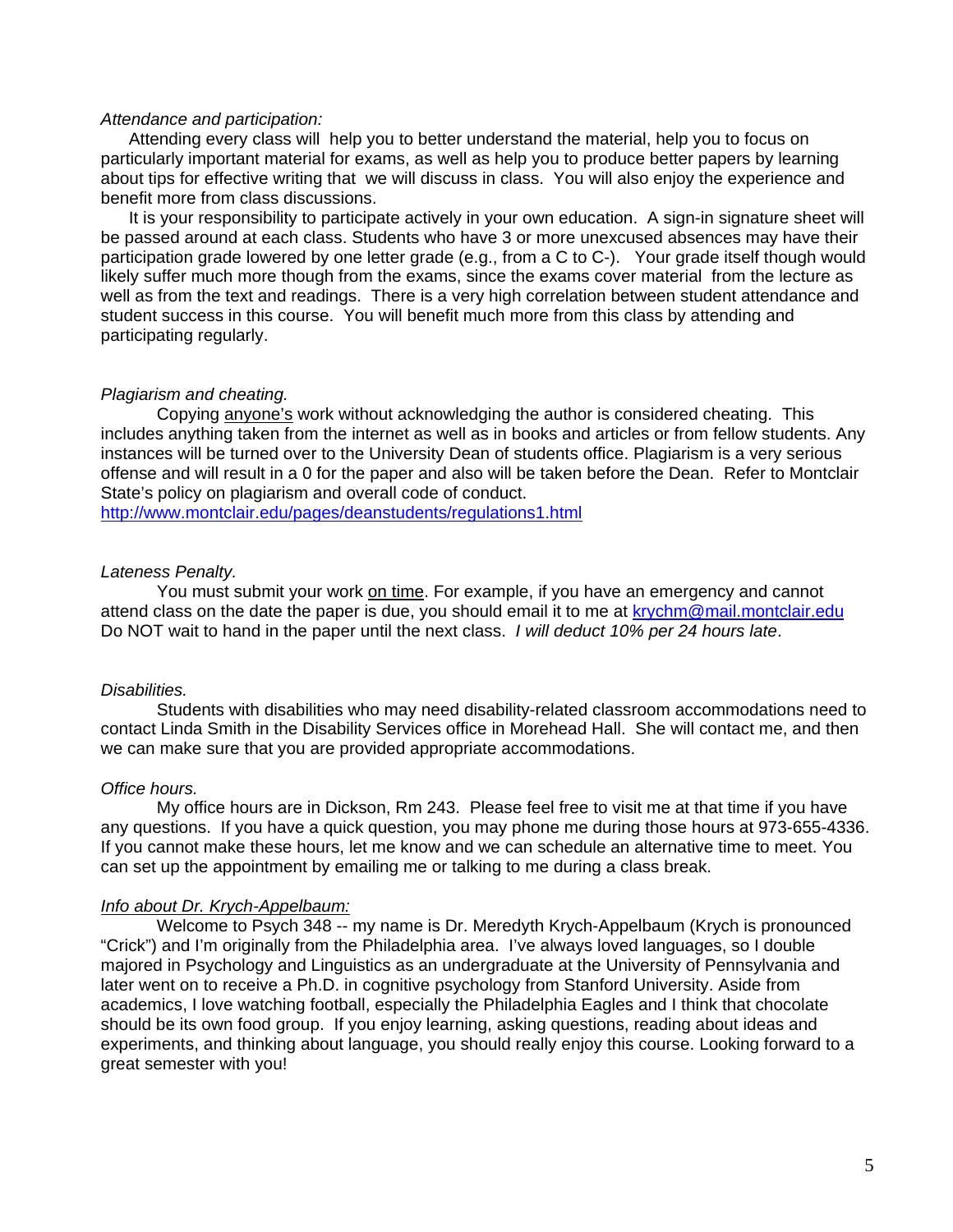## **Course Schedule, Spring 2005:**

| Week of:                                                                      | <b>Topic</b>                                             | <b>Reading for topic</b>                        |
|-------------------------------------------------------------------------------|----------------------------------------------------------|-------------------------------------------------|
| Week of Thurs, 1/20/04<br>Introduction to course and to<br>Psych. of Language | Gleitman introductory text chapter.                      |                                                 |
| Week of 1/24                                                                  | History and methods<br>Themes and Controversies          | Harley, Chapter 1                               |
| Week of 1/31                                                                  | Speech perception<br>$2/3/05$ = short quiz               | Harley, Chap. 2                                 |
| Week of 2/7                                                                   | <b>Word Meaning</b>                                      | Harley, Chap. 10<br>Roediger & McDermott (1995) |
| Week of $2/14$                                                                | Language Acquisition                                     | Harley, Chapter 4                               |
| Week of 2/21                                                                  | Language acquisition (cont.)                             | Harley, Chapter 4                               |
| Week of 2/28                                                                  | Bilingualism/Second lang. acquisition Harley, Chapter 5; |                                                 |

## **Monday, 3/07/05 Mid-term exam**

## *[Week of Mon. 3/14 = SPRING BREAK]*

| Week of $3/21$ | A Tale of Two Views of Language comprehension<br><b>Short Assignment due 3/24/05</b> |                                                               |
|----------------|--------------------------------------------------------------------------------------|---------------------------------------------------------------|
|                |                                                                                      | Trueswell & Tanenhaus (2005)<br>Schober and Brennan (2003)    |
| Week of 3/28   | Language Use<br>additional readings                                                  | Clark (1996); Clark & Krych 2004                              |
| Week of $4/4$  | Language and Thought                                                                 | Harley, Chapter 3<br>Boroditsky reading<br>Li & Gleitman 2003 |
| Week of $4/11$ | Language and Thought (cont.)<br><b>Paper due 4/11/05</b>                             | Harley, Chapter 3                                             |
| Week of 4/18   | Do Animals have language?                                                            | Harley, part of Ch. 3                                         |
| Week of $4/25$ | Class choice (if time)                                                               |                                                               |
| Monday, 5/2    | Wrap-up                                                                              |                                                               |

## *Final exam = Monday. May 9th, 1-3pm*

Note: The above course outline serves as a guide. Depending on the pace of our class (and winter weather), dates of topics are subject to change.